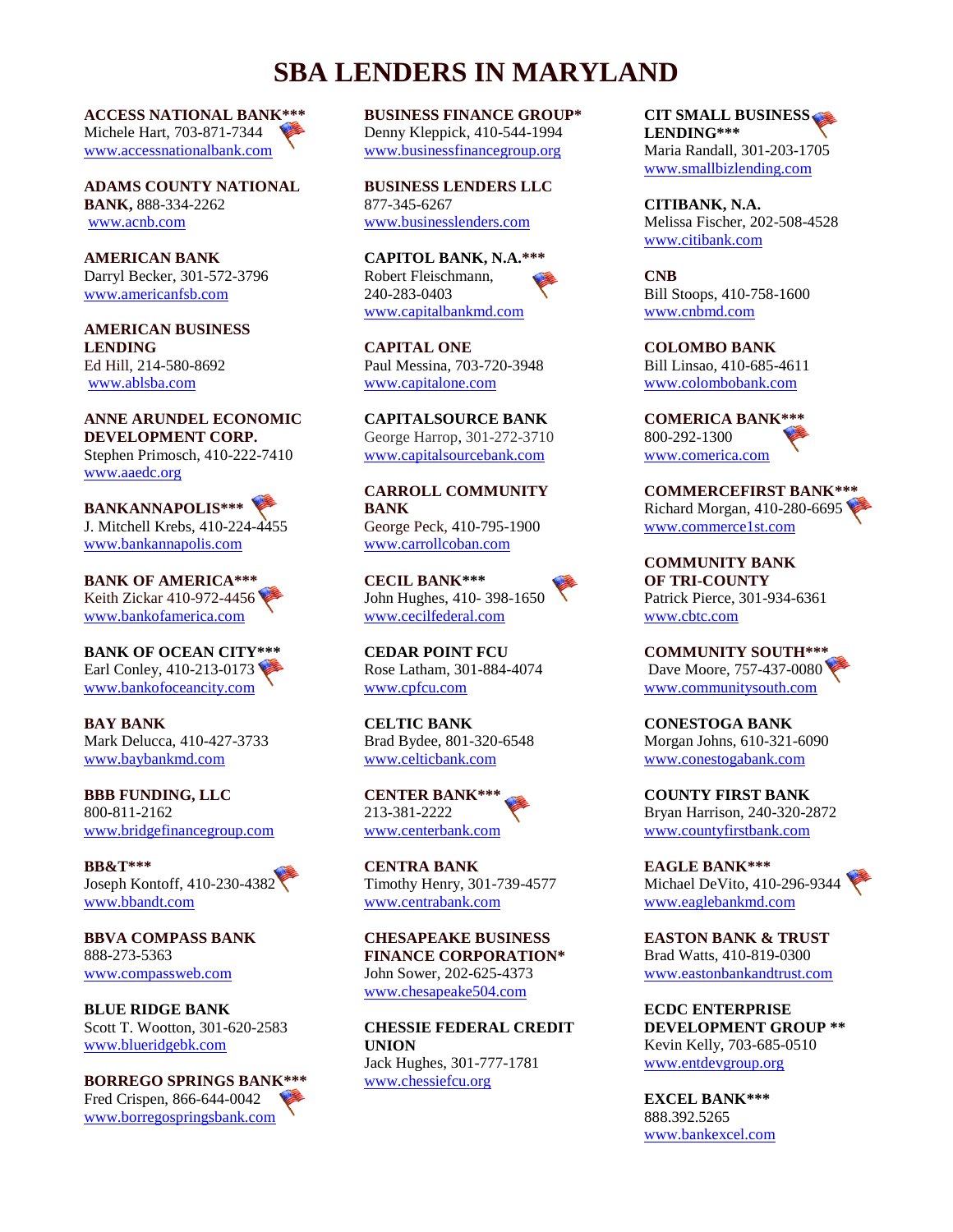**FIRST CHATHAM BANK** Ken Gaylord, 912-629-2999 [www.firstchatham.com](http://www.firstchatham.com/)

**FIRST CITIZENS NATIONAL BANK,\*\*\*** 800-321-3176 [www.firstcitizens-bank.com](https://www.firstcitizens-bank.com/?tabid=4408)

**FIRST FINANCIAL BANK\*\*\*** 870-863-7000 [www.ffb1.com](http://www.ffb1.com/)

**FIRST MARINER BANK** 888-561-2265 [www.1stmarinerbank.com](http://www.1stmarinerbank.com/)

**FIRST UNITED BANK & TRUST\*\*\*** Josh Bosley, 301-533-2304 [www.mybankfirstunited.com](http://www.mybankfirstunited.com/)

**FREDERICK COUNTY BANK** Craig Russell, 240-529-1539 [www.frederickcountybank.com](file:///C:/Documents%20and%20Settings/seknox/Local%20Settings/Temporary%20Internet%20Files/Content.Outlook/Misc/www.frederickcountybank.com)

**FREEDOM FEDERAL CREDIT UNION** 800-440-4120 www.**[freedom](file:///C:/Documents%20and%20Settings/seknox/Local%20Settings/Temporary%20Internet%20Files/Content.Outlook/Misc/www.freedomfcu.org)**fcu.org

**FSC First\*** Shelly Gross-Wade, 301-883-6900 [www.fscfirst.com](http://www.fscfirst.com/)

## **HAMILTON FEDERAL BK\*\*\*** Dawn Cummings, 410-823-4800 [www.hamiltonfsb.com](http://www.hamiltonfsb.com/)

**HANMI BANK** 213-427-5722 [www.hanmi.com](http://www.hanmi.com/)

**HARFORD BANK** Donald Young, 410-838-7001 [www.harfordbank.com](http://www.harfordbank.com/)

**HEBRON SAVINGS BANK\*\*\*** Richard VanGelder, 410-546-8118 [www.hebronsavingsbank.com](http://www.hebronsavingsbank.com/)

**HOME LOAN INVESTMENT BANK** 800-223-1700 [www.homeloanbank.com](http://www.homeloanbank.com/)

**HOWARD BANK\*\*\*** Rosa Scharf, 410-750-0020 [www.howardbank.com](http://www.howardbank.com/)

**JPMORGAN CHASE BK NA\*\*\*** 888-536-3722 [www.chase.com](http://www.chase.com/)

**LIVE OAK BANK** 877-890-5867 [www.liveoakbank.com](http://www.liveoakbank.com/)

**M&T BANK\*\*\*** Brenda Becker, 410-512-4771 [www.mtb.com](http://www.mtb.com/)

**MARYLAND CAPITAL ENTERPRISES, INC (MCE) \*\*** Hayley Gallagher, 410-546-1900 [www.marylandcapital.org](http://www.marylandcapital.org/)

**METRO BANK\*\*\*** 888-937-0004 **[www.mymetrobank.com](http://www.mymetrobank.com/)**

**MID-ATLANTIC BUSINESS FINANCE CO.\*** Gail Houser, 800-730-0017 [www.mabfc.com](http://www.mabfc.com/)

**MID-ATLANTIC FINANCIAL PARTNERS, LLC** Ali Mahmood, 301-944-1799 [www.midatlanticfp.com](http://www.midatlanticfp.com/)

**MONEY ONE FCU** Bradford May, 301-925-4000 [www.moneyonefcu.org](http://www.moneyonefcu.org/)

**MONUMENT BANK\*\*\*** Ron Warrick, 301-841-9600 [http://monumentbank.com](http://monumentbank.com/)

**NARA BANK** 213- 427-6388 [www.narabank.com](http://www.narabank.com/)

**NAVY FCU\*\*\*** Denise Urban, 301-515-0498 [www.navyfederal.org](http://www.navyfederal.org/)

**NBRS FINANCIAL BANK\*\*\*** Jennifer McCollum, 410-658-5504 [www.nbrs.com](http://www.nbrs.com/)

**NCB, FSB\*\*\*** Joann Haines, 703-302-1945 [www.ncb.com](http://www.ncb.com/)

**NEVADA STATE BANK\*\*\*** Guy Chaffee, 702- 515-2315 [www.nsbank.com](http://www.nsbank.com/)

**NEW WINDSOR STATE BANK** Andrew Heck, 443-671-5982 [www.newwindsorbank.com](http://www.newwindsorbank.com/)

**NEWTEK BUSINESS\*\*\* SERVICES,** 855-284-3722 [www.newtekbusinessservices.com](http://www.newtekbusinessservices.com/)

**NORTHWEST SAVINGS BANK** John Byrne, 410-581-9831 [www.northwestsavingsbank.com](http://www.northwestsavingsbank.com/)

**ORRSTOWN BANK** Brian Selders, 301-745-6297 [www.orrstown.com](file:///C:/Documents%20and%20Settings/seknox/Local%20Settings/Temporary%20Internet%20Files/Content.Outlook/0651EQYS/www.orrstown.com)

**PACIFIC CITY BANK** 213-355-8828 [www.paccitybank.com](http://www.paccitybank.com/)

**PNC BANK\*\*\*** John Baier, 410-638-2014 [www.pnc.com](http://www.pnc.com/)

**POINT BREEZE CREDIT UNION\*\*\*** Sarah Lee, 410-771-3850 [www.pbcu.com](file:///C:/Documents%20and%20Settings/seknox/Local%20Settings/Temporary%20Internet%20Files/Content.Outlook/0651EQYS/www.pbcu.com)

**PRINCE GEORGES COMMUNITY FCU** Diane Brown, 301-627-2666 [www.princegeorgescfcu.org](http://www.princegeorgescfcu.org/)

**PROVIDENT STATE BANK** Richard Harris, 410-479-2401 [www.providentstatebank.com](http://www.providentstatebank.com/)

**QUADRANT FINANCIAL** Scott Gilman, 757-625-1033 [www.quadrant-financial.com](http://www.quadrant-financial.com/)

**QUEENSTOWN BANK OF MD** John Ludwig, 410-827-8881 [www.queenstown-bank.com](http://www.queenstown-bank.com/)

**RBS CITIZENS, N.A.\*\*\*** Gary Heidel, 401-468-6127 [www.citizensbank.com](http://www.citizensbank.com/)

**REGAL BANK & TRUST** Donald Marshall, 443-334-4774 [www.regalbank.com](http://www.regalbank.com/)

**REPUBLIC BANK & TRUST\*\*\*,** 888-584-3600 [www.republicbank.com](http://www.republicbank.com/)